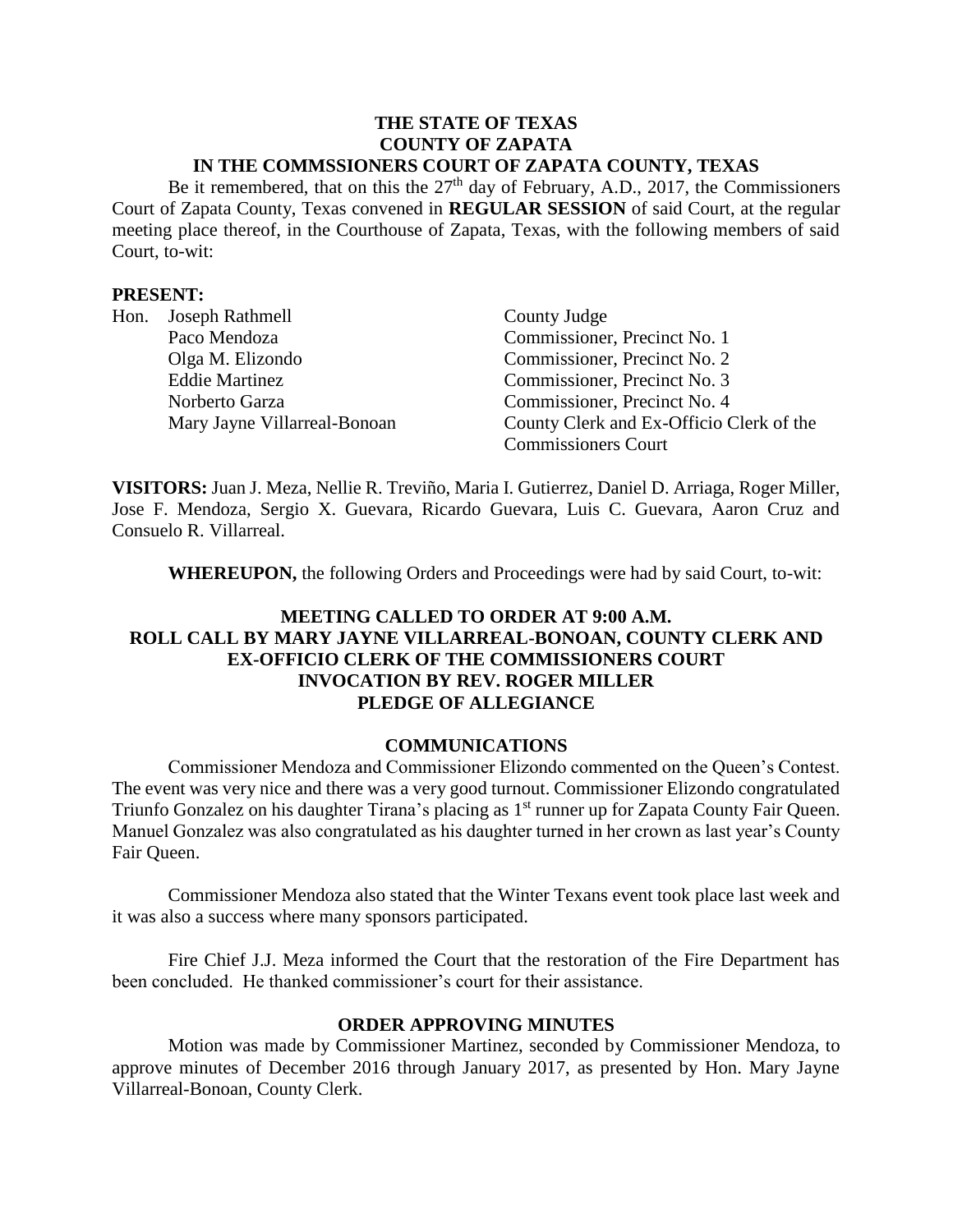#### **ORDER APPROVING INVOICES**

Motion was made by Commissioner Martinez, seconded by Commissioner Garza, to approve invoices as presented by Triunfo Gonzalez.

The above motion, being put to a vote, was approved by the affirmative vote of all members of the Court.

#### **ORDER APPROVING CHECKS ISSUED**

Motion was made by Commissioner Garza, seconded by Commissioner Mendoza, to approve checks issued as requested by Hon. Romeo Salinas, County Treasurer.

The above motion, being put to a vote, was approved by the affirmative vote of all members of the Court.

### **ORDER APPROVING PAYMENT TO PATRIA OFFICE SUPPLY**

Motion was made by Commissioner Elizondo, seconded by Commissioner Garza, to approve payment of invoice from Patria Office Supply for purchase of printer toner in the amount of \$1,413.93 to be paid out of Technology Fund for Justice of the Peace in Pct. #2 as requested by Triunfo Gonzalez, County Auditor.

The above motion, being put to a vote, was approved by the affirmative vote of all members of the Court.

## **ORDER APPROVING USE OF TECHNOLOGY FUND TO PAY YEARLY LEASE ON COPIER MACHINE FOR JUSTICE OF THE PEACE PCT. #3**

Motion was made by Commissioner Martinez, seconded by Commissioner Garza, to approve the use of Technology Fund to pay the yearly lease of \$2,050.45 on the copier machine for JP Pct. 3 as requested by Triunfo Gonzalez, County Auditor.

The above motion, being put to a vote, was approved by the affirmative vote of all members of the Court.

### **ORDER APPROVING PAYMENT TO HILLCOUNTRY SOFTWARE AND SUPPORT FOR JUSTICE OF THE PEACE PCT. 3 AND 4 FROM TECHNOLOGY FUND**

Motion was made by Commissioner Garza, seconded by Commissioner Mendoza, to approve payment to Hill Country Software and support for JP Pct. 3 and 4 from Technology Fund, JP Pct. 3, \$2,850.00 and JP Pct. 4, \$2,950.00 as requested by Triunfo Gonzalez, County Auditor.

The above motion, being put to a vote, was approved by the affirmative vote of all members of the Court.

### **ORDER APPROVING REPLAT OF REPLAT OF LOTS 20 AND 21 INTO 20A AND 20B AND 21A IN FALCON ESTATES IN MADISON AVENUE**

Motion was made by Commissioner Martinez, seconded by Commissioner Garza, to approve replat of lots 20 and 21 into 20A, 20B, and 21A in Falcon Estates in Madison Avenue as requested by Manuel Gonzalez, Premier Engineering.

The above motion, being put to a vote, was approved by the affirmative vote of all members of the Court.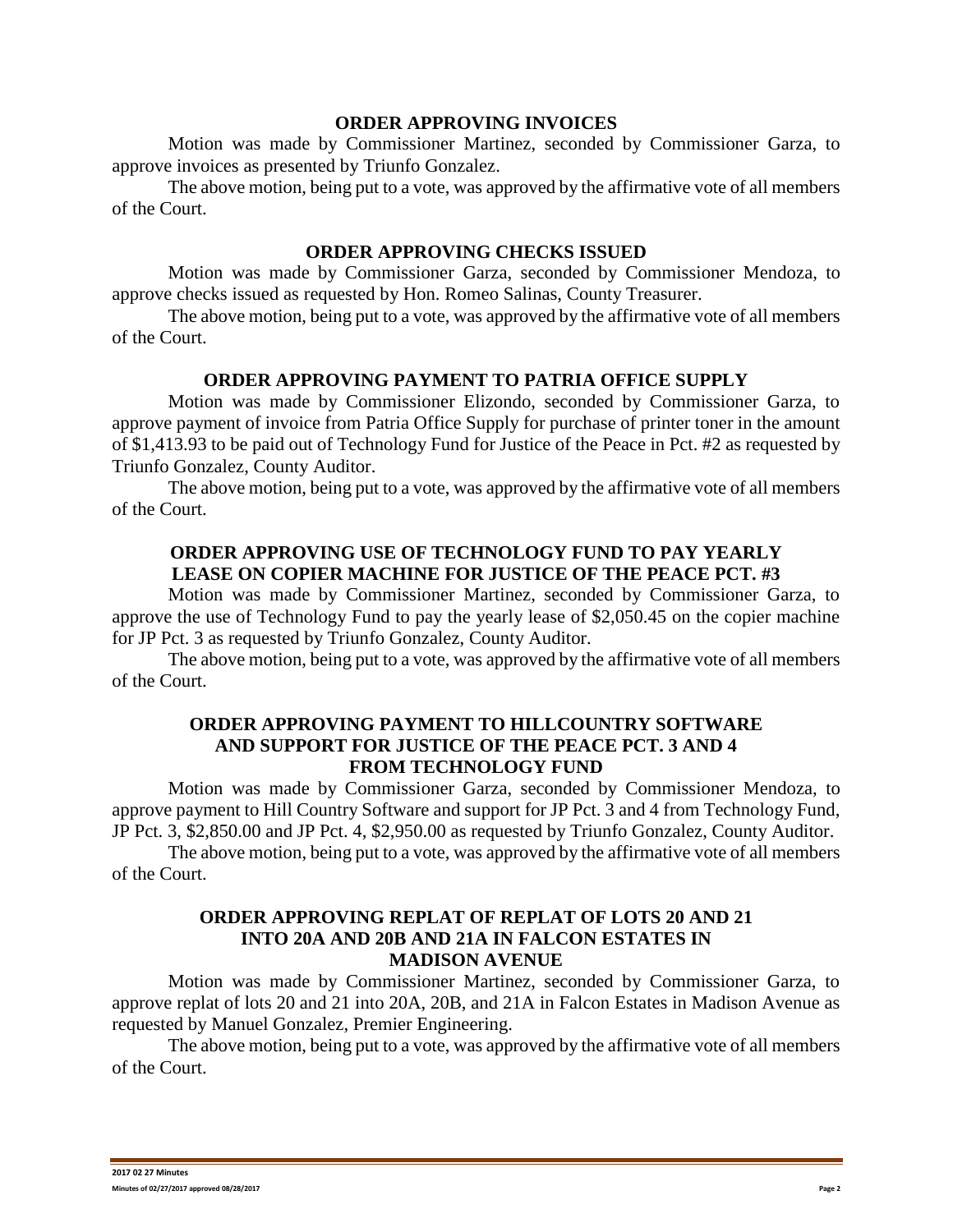### **ORDER APPROVING REPLAT OF LOT 20E IN EVERGREEN AVENUE**

Motion was made by Commissioner Garza, seconded by Commissioner Martinez, to approve replat of lot 20E in Evergreen Avenue as requested by Manuel Gonzalez, Premier Engineering.

The above motion, being put to a vote, was approved by the affirmative vote of all members of the Court.

## **ORDER TO TABLE REQUEST BY JOHN AMOUR REGARDING DISCUSSION ON BUSINESS PAYMENT SYSTEMS**

Motion was made by Commissioner Mendoza, seconded by Commissioner Martinez, to table request by John Amour regarding discussion on Business Payment Systems as the company to provide merchant services to the JP offices. He will demonstrate how the system works on the collection of payments with credit cards.

The above motion, being put to a vote, was approved by the affirmative vote of all members of the Court.

# **MOTION WAS MADE BY COMMISSIONER MENDOZA, SECONDED BY COMMISSIONER GARZA, TO ENTER INTO EXECUTIVE SESSION**

# **MOTION WAS MADE BY COMMISSIONER GARZA, SECONDED BY COMMISSIONER MARTINEZ, TO RETURN TO REGULAR SESSION**

# **ORDER TO REFRAIN FROM LAND ACQUISITIONS FOR CEMETERY EXPANSION DUE TO BUDGET CONTRAINTS**

Motion was made by Commissioner Mendoza, seconded by Commissioner Martinez, to approve to refrain from land acquisitions for Zapata County Cemetery expansion due to budget constraints as requested by Said A. Figueroa, County Attorney.

The above motion, being put to a vote, was approved by the affirmative vote of all members of the Court.

## **NO ACTION WAS TAKEN ON DISCUSSION AND REVIEW OF RSL WASTE MANAGEMENT CONTRACT**

No action was taken on discussion and review of RSL Waste Management Contract with Attorney Hector Uribe as requested by Paco Mendoza, Commissioner Pct. 1.